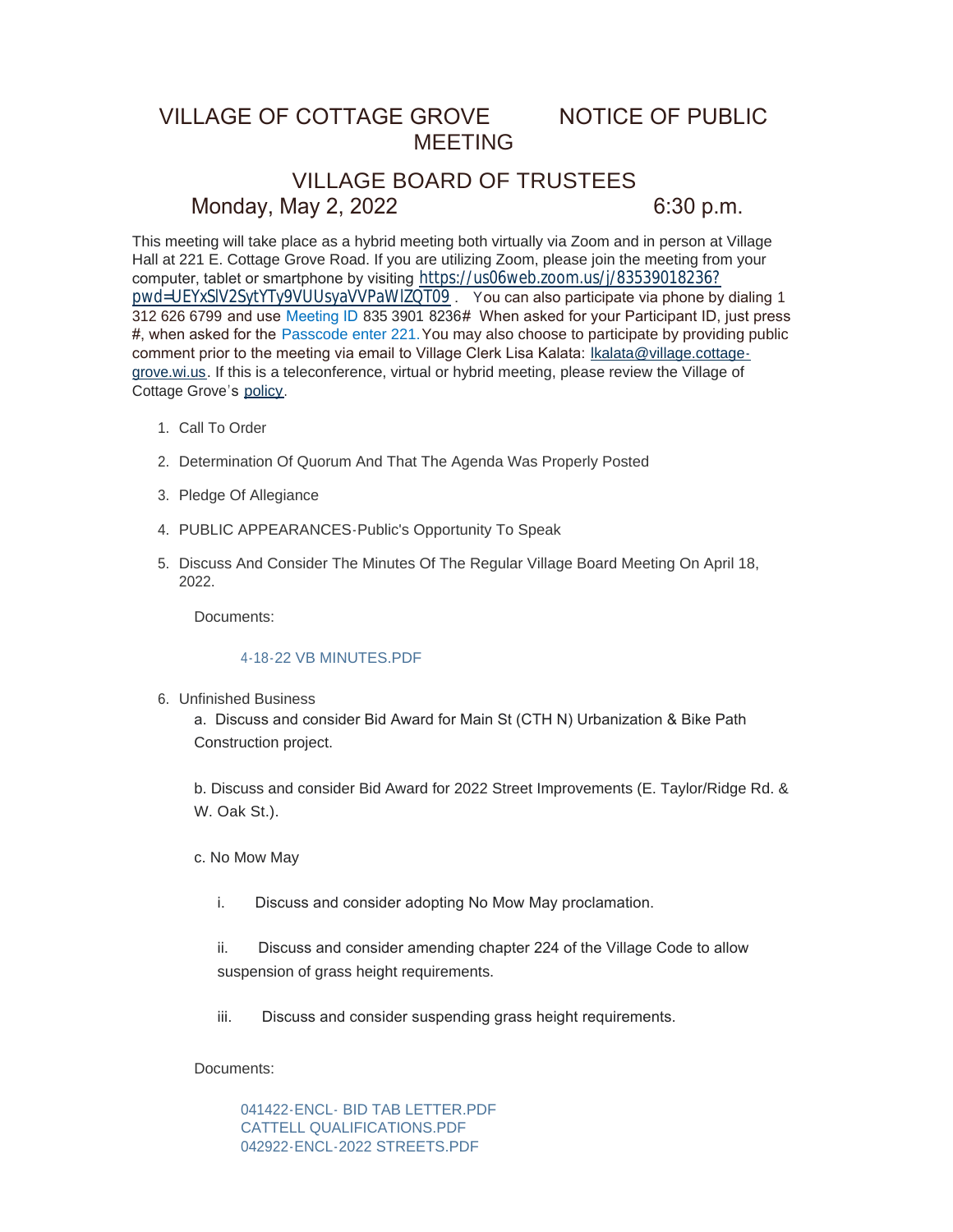## [POLLINATOR PROCLAMATION.PDF](https://www.vi.cottagegrove.wi.gov/AgendaCenter/ViewFile/Item/9993?fileID=19634) [04-2022-MOWING ORDINANCE.PDF](https://www.vi.cottagegrove.wi.gov/AgendaCenter/ViewFile/Item/9993?fileID=19635)

7. New Business

a. Discuss and consider Block Party Application for Drumlin Reserve.

b. Discuss and consider Resolution 2022-04 & 2022-05, Re: Appreciation of service for Troy Allen and Paul Vandervelde.

c. Discuss and consider Proclamation in Support of International Firefighters Day May 4, 2022.

d. Discuss and consider Schedule of Appointment of Agent for Kwik Trip.

e. Discuss and consider Host Permit for New Tech Painting.

Documents:

[BLOCK PARTY APPLICATION-DRUMLIN RESERVE .PDF](https://www.vi.cottagegrove.wi.gov/AgendaCenter/ViewFile/Item/9979?fileID=19608) [2022-04 RESOLUTION APPRECIATION FOR SERVICE PAUL](https://www.vi.cottagegrove.wi.gov/AgendaCenter/ViewFile/Item/9979?fileID=19609)  VANDERVELDE.PDF [2022-05 RESOLUTION APPRECIATION FOR SERVICE TROY ALLEN.PDF](https://www.vi.cottagegrove.wi.gov/AgendaCenter/ViewFile/Item/9979?fileID=19610) [PROCLAMATION FIREFIGHTERS DAY MAY 4.PDF](https://www.vi.cottagegrove.wi.gov/AgendaCenter/ViewFile/Item/9979?fileID=19611) [KWIK TRIP-APPOINTMENT OF AGENT.PDF](https://www.vi.cottagegrove.wi.gov/AgendaCenter/ViewFile/Item/9979?fileID=19612) [HOST PERMIT- NEW TECH PAINTING.PDF](https://www.vi.cottagegrove.wi.gov/AgendaCenter/ViewFile/Item/9979?fileID=19613)

- 8. Reports From Village Boards, Commissions & Committees
	- 8.I. Library Board

Documents:

### [4-20-22 LIBRARY BOARD AGENDA.PDF](https://www.vi.cottagegrove.wi.gov/AgendaCenter/ViewFile/Item/9960?fileID=19585)

8.II. Deer-Grove EMS Commission

a. Presentation by Chief Lang on Deer-Grove EMS services.

b. Discuss and consider Resolution 2022-04-21 re: Deer Grove EMS Staffing Initiative.

Documents:

## [2022-04-21\\_DGEMS FULL-TIME STAFFING INITIATIVE-FULL.PDF](https://www.vi.cottagegrove.wi.gov/AgendaCenter/ViewFile/Item/9992?fileID=19626) [4-21-2022 DGEMS COMMISSION PACKET.PDF](https://www.vi.cottagegrove.wi.gov/AgendaCenter/ViewFile/Item/9992?fileID=19627)

8.III. Law Enforcement Committee

Documents:

#### [4-26-22 LEC AGENDA.PDF](https://www.vi.cottagegrove.wi.gov/AgendaCenter/ViewFile/Item/9962?fileID=19587)

8.IV. Emergency Preparedness Committee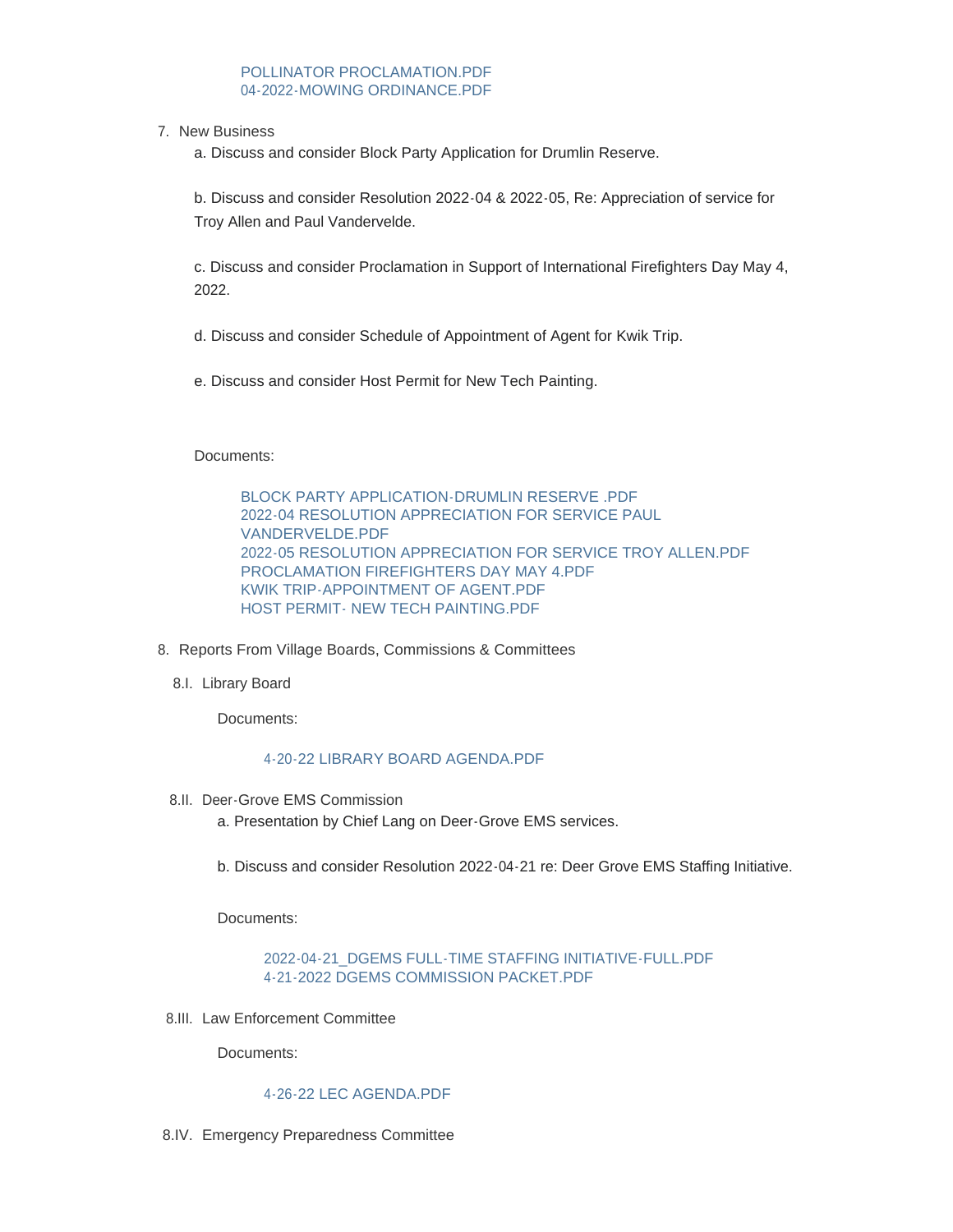Documents:

### [4.20.22 EMERGENCY PREPAREDNESS AGENDA.PDF](https://www.vi.cottagegrove.wi.gov/AgendaCenter/ViewFile/Item/9964?fileID=19589)

8.V. Joint Fire Department Committee

Documents:

## [4-25-22 JT FIRE PACKET.PDF](https://www.vi.cottagegrove.wi.gov/AgendaCenter/ViewFile/Item/9965?fileID=19590)

- 9. Reports From Village Officers
	- a. Stafford Rosenbaum i. Legal briefings/status updates
	- b. John Williams

i. Nomination of Jennie Lueder to the Police Commission.

ii. Nomination of Troy Allen and Heidi Murphy to Plan Commission.

iii. Nomination of John Hogan to the Community Development Authority.

iv. Nomination of David Peterson to the Library Board.

v. Nomination of Melissa Ratcliff to the Natvig Landfill Monitoring Review **Committee** 

vi. Nomination of Chris Stoa to Joint Fire Department Committee, Law Enforcement Committee and Utility Commission.

vii. Nomination of Brittany Ballweg to Ad Hoc Architectural Review Committee, Deer-Grove EMS Commission.

c. Village Administrator

i. Discuss and consider approval of Village Hall Summer office hours.

ii. Discuss and consider scheduling a Special Village Board meeting on May 31st or June 1st for the purpose of touring Village facilities with consulting firm FGM Architects.

Documents:

[TROY ALLEN- PLAN COMMISSION 4.26.22.PDF](https://www.vi.cottagegrove.wi.gov/AgendaCenter/ViewFile/Item/10009?fileID=19647) [VILLAGE HALL - SUMMER HOURS.PDF](https://www.vi.cottagegrove.wi.gov/AgendaCenter/ViewFile/Item/10009?fileID=19648)

- 10. Communications And Miscellaneous Business
	- a. Consider approval of vouchers
	- b. Correspondence